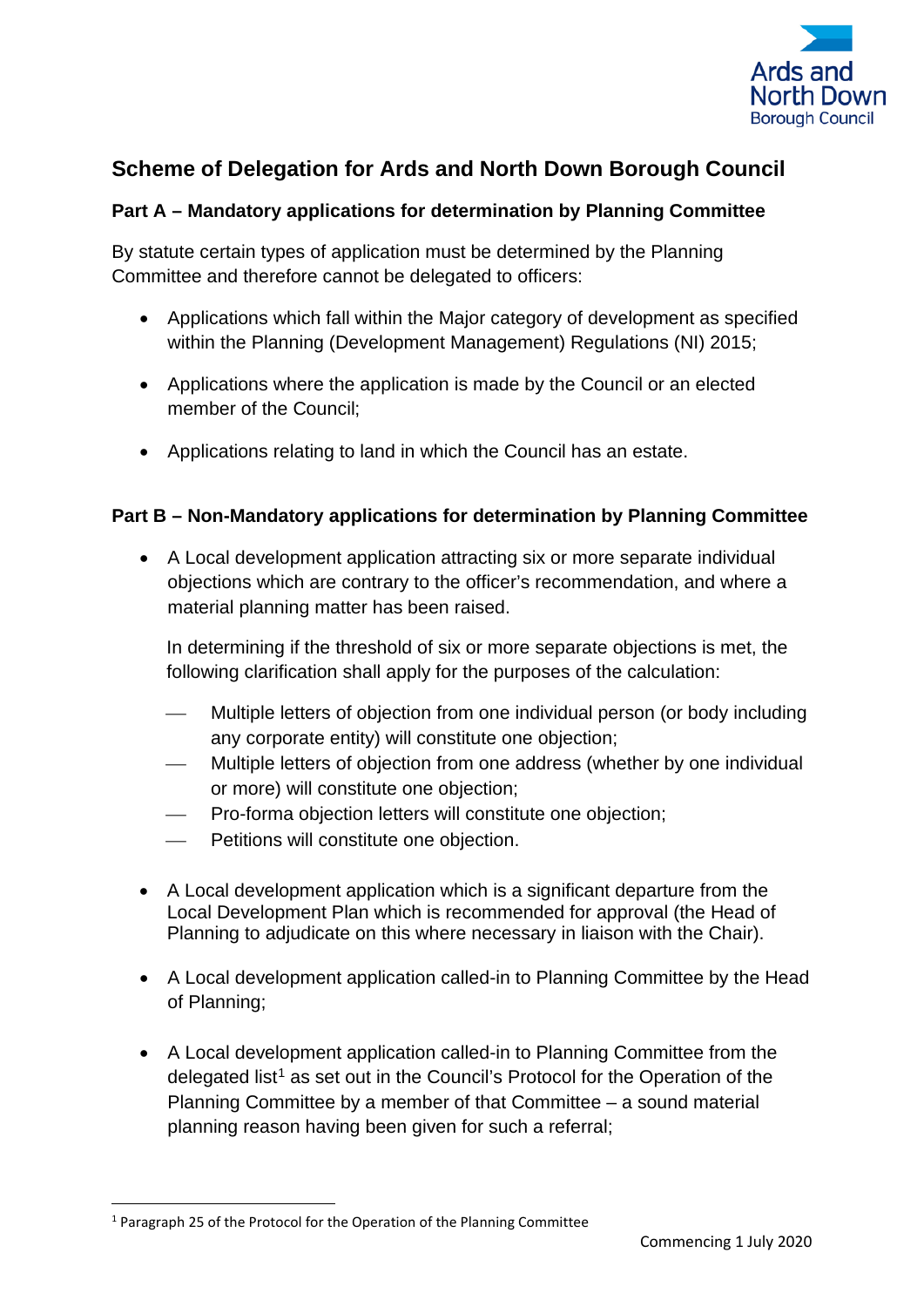- A Local development application called-in by any Councillor within 25 working days<sup>[2](#page-1-0)</sup> of the application being validated – a sound material planning reason having been given for such a referral (as set out in the Council's Protocol for the Operation of the Planning Committee);
- A planning (legal) agreement or modification to a legal agreement is required.

# **Part C – Delegated Applications**

The appointed officer is the Head of Planning within the Council and any officer nominated by the Head of Planning, who will be responsible for determining the following:

• All Local development applications whether for approval or refusal, with the exceptions listed at Part B above.

# **Part D – Enforcement and Determination of Other Planning Matters**

In relation to other planning responsibilities, the following matters are delegated to the appointed officer:

- All investigation of breaches of planning control and decisions on enforcement to include:
	- − Service of an Enforcement Notice;
	- − Service of a Listed Building Enforcement Notice;
	- − Service of Hazardous Substances Contravention Notice;
	- − Service of a Stop Notice;
	- − Service of a Temporary Stop Notice;
	- − Service of a Breach of Condition Notice;
	- − Service of Tree Replanting Notice;
	- − Withdrawal/modification of any of the Notices specified above, as appropriate;
	- − Service of Warning Letters and Planning Contravention Notices;
	- − Determination of applications for Certificates of Lawfulness of Existing Use or Development;
	- − Service of a Fixed Penalty Notice, except in circumstances where the person appointed considers the breach of planning control could result in immediate public danger or development which may result in permanent damage to the environment. Examples include: the demolition of, or works to, a listed building; the felling of protected trees; the demolition of a building in a conservation area; or the commencement of building operations without permission;
	- − Service of a Discontinuance Order;

<span id="page-1-0"></span><sup>&</sup>lt;sup>2</sup> Paragraph 24 of The Protocol for the Operation of the Planning Committee